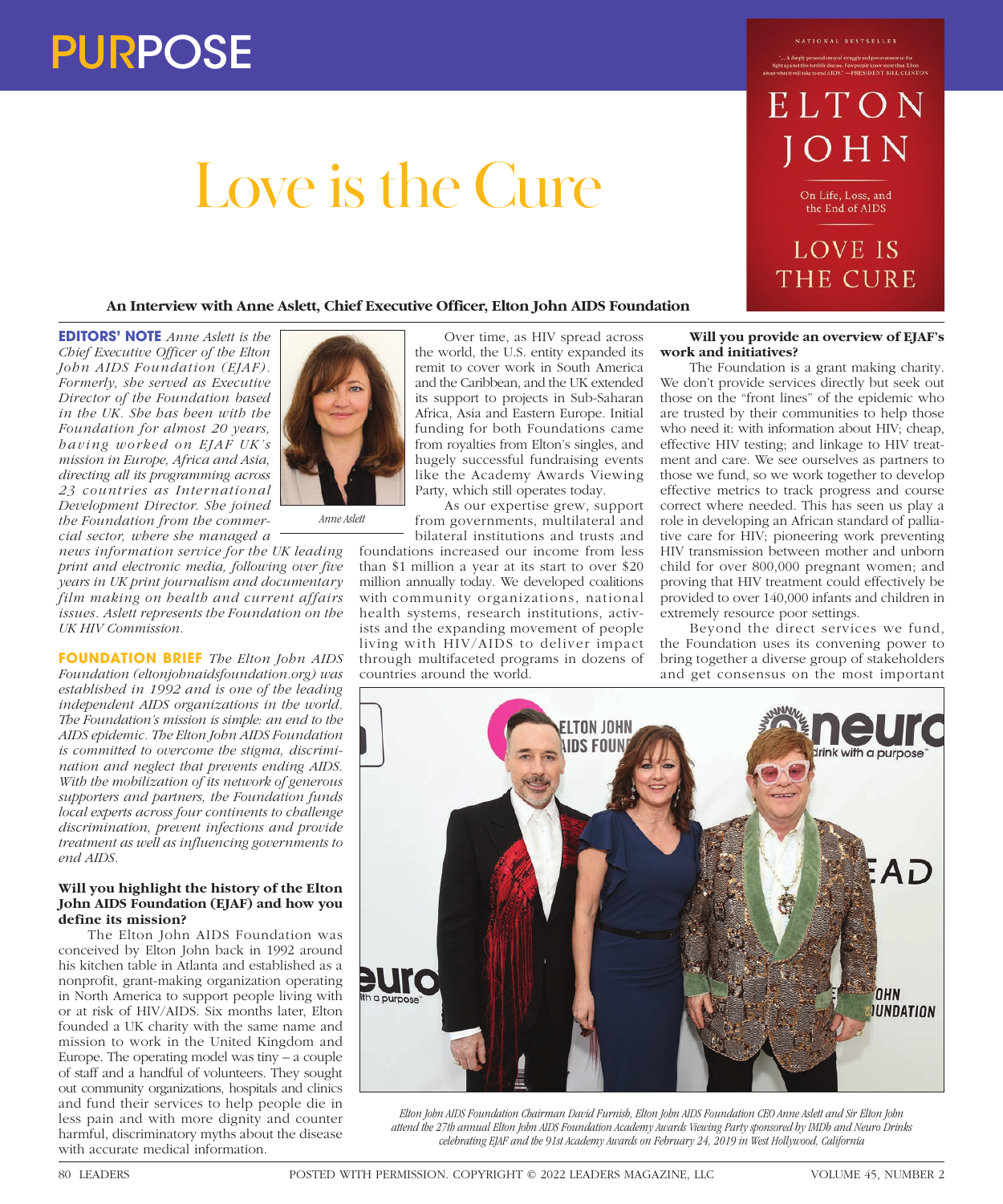**"We developed coalitions with community organizations, national health systems, research institutions, activists and the expanding movement of people living with HIV/AIDS to deliver impact through multifaceted programs in dozens of countries around the world."**

initiatives to bring to scale. Recent examples would be the \$1.2 billion MenStar Coalition which was formed to escalate HIV testing and treatment for men in Africa. Whilst multiple initiatives were in place to support young women at risk of HIV – 5,500 young women become infected with HIV in the region every week – there was little targeted work with the men who typically infect them at a rate of one man for up to five young women. MenStar pledged to put an additional 1 million men on treatment within 18 months. It surpassed that goal and programs aimed at getting men to know their HIV status and access treatment are now embedded into national programs across Sub-Saharan Africa.

Finnally, funding services and convening, the Foundation deploys Elton John personally and its network of influencers to challenge policy that hampers the global AIDS fight. For example, over the last decade, the UK has had an intractable rate of approximately 5,000 new HIV infections annually. The Foundation established the world's first social impact bond for HIV, collaborated with UK hospitals and doctors' clinics to expand HIV "opt out" testing, then helped convene a national HIV Commission to establish how critical this work and other initiatives would be in ending the UK's HIV epidemic. So compelling were the results of the social impact bond, and so effective was our advocacy in this space, that the UK government recently pledged £20 million to roll out opt out testing across England, starting this year.

# **How did EJAF adapt the way it works to address the challenges caused by the global pandemic?**

As reports surfaced of the rapid spread of COVID in March 2020, the Foundation closed its physical offices, took our activities online, and immediately reached out to all current grantees to determine the impact they were facing because of the global pandemic. In the first instance, grantees shared that they urgently needed emergency protection equipment. We quickly established a \$1 million COVID-19 Emergency Fund in April to support these needs in the short term, followed by a second \$1.2 million Fund in August to help with longer term adaptation and resilience.

We worked with a team to develop a rapid response mechanism, shortening our application and approval process so that we could get the funds where needed as fast as possible. In a five-month period, over 100 grants were made to organizations across the world, reaching more than 150,000 people. For many thousands of service users, being quarantined, unable to work or to visit health centers to collect medication, was a major issue. We helped our partners pivot to fund online counselling, drug prescription and diagnostic services and pooled delivery mechanisms for essentials like food and medicine, as well as advocated for longer prescription periods to ensure people don't run out of medicine.

Additionally, we partnered with Funders Concerned About AIDS to commission an evaluation of what had worked well in both ours and other COVID-19 emergency responses.

This was shared widely in the funding community, and we also advocated with the G7 and others to capitalize on the systems developed to fight HIV/AIDS in the management of future pandemics.

**EJAF was founded almost 30 years ago. Will you discuss the progress that has been made in addressing the AIDS epidemic and battling the stigma around AIDS?**

When EJAF was founded, effective treatment or a vaccine were nowhere in sight. Life expectancy post HIV diagnosis was roughly two years. Marginalization and shaming of people infected with the disease, driven by fear and fueled by misinformation, saw people living with HIV scapegoated and judged.

Although HIV treatment programs have expanded across the world with astonishing results, offering those on medication a normal life expectancy, HIV perhaps more than any other disease is still driven by stigma and discrimination. People who are more vulnerable to HIV – the LGBTQ+ community, people who sell sex or use drugs, and young people who lack the information or agency to protect themselves, today form the majority (roughly 62 percent) of new HIV infections. They are scared to identify themselves as at risk. This is true in high-, middle- and low-income countries. Global LGBTQ+ and People Living with HIV movements have successfully challenged this environment in many places, but their human rights and social inclusion are fragile – over 60 countries and territories still criminalize consensual same sex relations, for example. In 2020, American states proposed more anti-trans legislation than in the whole of the previous decade.



*CEO of Elton John AIDS Foundation Anne Aslett and Sir Elton John* 

*attend the launch of a new Elton John AIDS Foundation fund aimed at preventing and treating HIV in Eastern Europe and Central Asia on July 24, 2018 at the 2018 International AIDS Conference in Amsterdam*